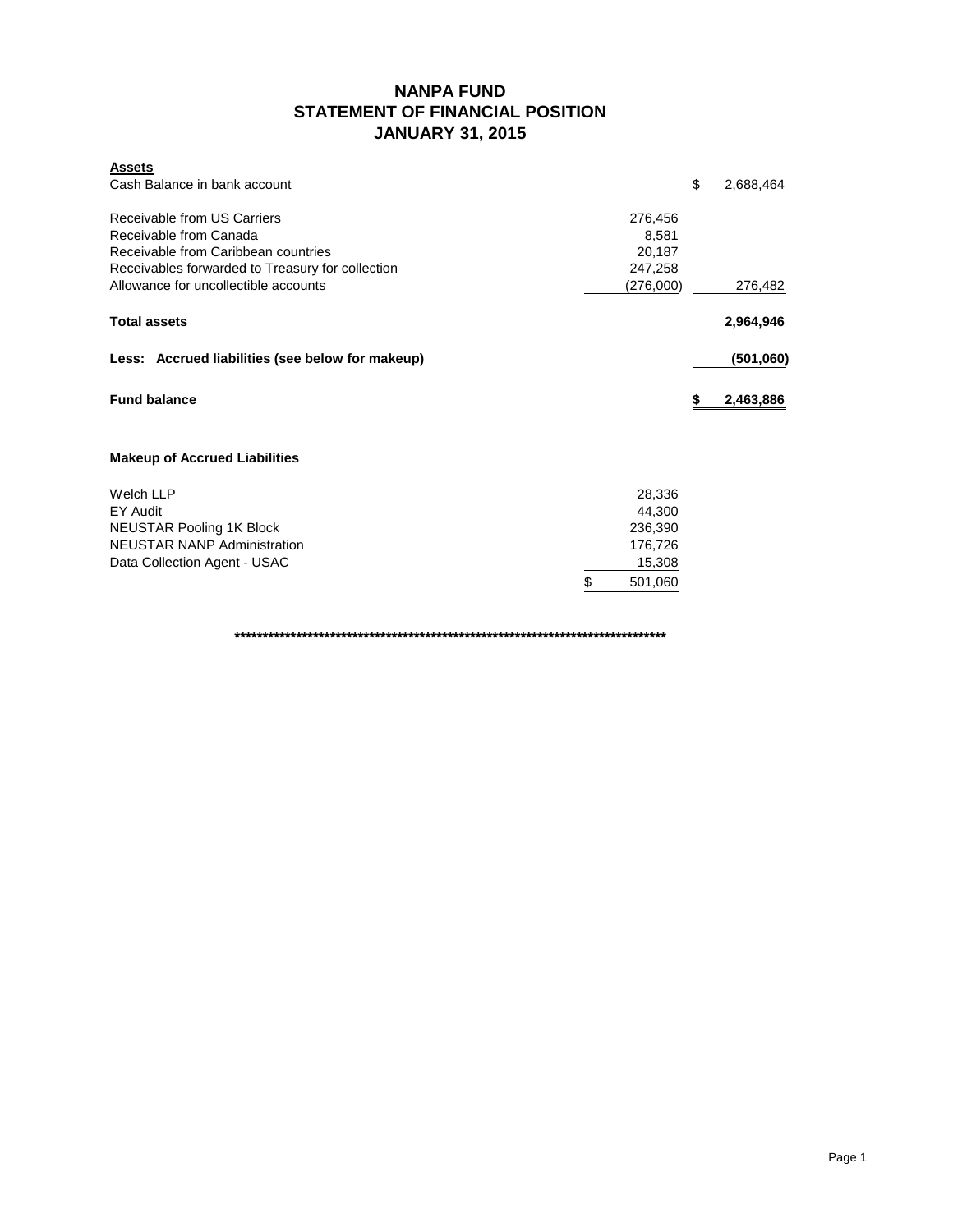#### **NANPA FUND FORECASTED STATEMENT OF CHANGES IN FUND BALANCE JULY 2014 TO JUNE 2015**

|                                                                     |            | Actual                 |                        |                        |                        |                        |                        | <b>Budget</b>          |                        |                        |                      |                      |                      |                      | <b>Variance between</b> |                                                |
|---------------------------------------------------------------------|------------|------------------------|------------------------|------------------------|------------------------|------------------------|------------------------|------------------------|------------------------|------------------------|----------------------|----------------------|----------------------|----------------------|-------------------------|------------------------------------------------|
|                                                                     |            | <b>Jul-14</b>          | Aug-14                 | Sep-14                 | Oct-14                 | <b>Nov-14</b>          | Dec-14                 | $Jan-15$               | Feb-15                 | <b>Mar-15</b>          | Apr-15               | Mav-15               | <b>Jun-15</b>        | <b>Total</b>         | <b>Budget</b>           | forecasted results and<br>budget at June 30/14 |
| Revenue                                                             |            |                        |                        |                        |                        |                        |                        |                        |                        |                        |                      |                      |                      |                      |                         |                                                |
| <b>International Contributions</b><br>Canada<br>Caribbean countries | (1)<br>(1) | 17,162<br>21.432       | 8,581<br>$\sim$        | 8,581<br>$\sim$        | 8,581<br>$\sim$        | 8,581<br>$\sim$        | 8,581                  | 8,581<br>$\sim$        | 8,580<br>$\sim$        | 8,580                  | 8,580<br>$\sim$      | 8,580<br>$\sim$      | $\sim$               | 102,968<br>21.432    | 102,968<br>21.432       | $\sim$                                         |
| <b>Total International Contributions</b>                            |            | 38,594                 | 8,581                  | 8,581                  | 8,581                  | 8,581                  | 8,581                  | 8,581                  | 8,580                  | 8,580                  | 8,580                | 8,580                | $\sim$               | 124,400              | 124,400                 |                                                |
| Domestic Contributions - US carriers                                | (1)        | 4,170,366              | 259.113                | 252,273                | 259,374                | 259,259                | 264.487                | 262,098                | 263,293                | 263,293                | 263,293              | 263,293              |                      | 6,780,142            | 6,721,854               | 58,288                                         |
| Late filing fees for Form 499A                                      | (2)        | 500)                   | 600)                   | 2,500)                 | $4,100$ )              | 11,700)                | 1,800                  | 1,100                  |                        |                        |                      |                      | 90,000               | 71,300               | 90,000                  | 18,700                                         |
| Interest income                                                     | (3)        | 232                    | 551                    | 717                    | 424                    | 352                    | 385                    | 269                    | 583                    | 583                    | 583                  | 583                  | 583                  | 5.845                | 7.000                   | 1,155                                          |
| <b>Total revenue</b>                                                |            | 4,208,692              | 267,645                | 259,071                | 264,279                | 256,492                | 275,253                | 269,848                | 272,456                | 272,456                | 272,456              | 272,456              | 90,583               | 6,981,687            | 6,943,254               | 38,433                                         |
|                                                                     |            |                        |                        |                        |                        |                        |                        |                        |                        |                        |                      |                      |                      |                      |                         |                                                |
| <b>Expenses</b><br><b>NANPA Administration</b>                      | (4)        | 176,680                | 177,091                | 176,079                | 175,492                | 175,492                | 176,968                | 176,726                | 177,879                | 177,879                | 177,879              | 177,879              | 177,879              | 2,123,923            | 2,134,548 (             | 10,625                                         |
| 1K Block Pooling<br>Automated systems development (CLIN1)           | (5)<br>(6) | 225,254<br>75,000      | 238,478<br>75,000      | 241,228<br>75,000      | 235,192<br>75,000      | 236,272<br>75,000      | 241,850<br>62,281      | 236,390<br>$\sim$      | 238,506<br>$\sim$      | 238,506                | 238,506<br>$\sim$    | 238,506<br>$\sim$    | 238,506              | 2,847,194<br>437,281 | 2,862,065 (<br>437,281  | 14,871)                                        |
| <b>Billing and Collection</b><br>Welch LLP<br>Data Collection Agent | (7)<br>(8) | 28,336<br>3.724        | 28,336<br>4,572        | 28,336<br>4,595        | 28,336<br>4,650        | 28,336<br>4,723        | 28,336<br>4.673        | 28,336<br>5,802        | 28,336<br>4,833        | 28,336<br>4.834        | 28,336<br>4,834      | 28,336<br>4,834      | 28,336<br>4.834      | 340,032<br>56,908    | 340,032<br>58,000       | 1,092                                          |
| <b>Annual Operations Audit</b>                                      | (9)        | $\sim$                 | $\sim$                 | 44,300                 | $\sim$                 | $\sim$                 | $\sim$                 | $\sim$                 | $\sim$                 | $\sim$                 | $\sim$               |                      | $\sim$               | 44,300               | 44,000                  | 300                                            |
| <b>Bank Charges</b>                                                 | (10)       | 2.706                  | 5.828                  | 4,961                  | 4,095                  | 2.948                  | 2.767                  | 2,877                  | 3,917                  | 3,916                  | 3.916                | 3,916                | 3,916                | 45,763               | 47,000                  | 1,237                                          |
| <b>Carrier Audits</b>                                               | (11)       | $\sim$                 | ж.                     | $\sim$                 | $\sim$                 | $\sim$                 | $\sim$                 |                        | $\sim$                 |                        | $\sim$               | $\sim$               | $\sim$               |                      | 300,000                 | 300,000                                        |
| Bad debt expense                                                    | (12)       | 3,000                  | 22,500)                | 7,500                  | 30,021                 | 23,500)                | 2,305                  | 2,000                  | 3,333                  | 3,333                  | 3,333                | 3,333                | 3,333                | 881                  | 40,000                  | 39,119                                         |
| <b>Total expenses</b>                                               |            | 508.700                | 506.805                | 581,999                | 552,786                | 499,271                | 514.570                | 448,131                | 456.804                | 456.804                | 456,804              | 456.804              | 456,804              | 5.896.282            | 6.262.926               | (366, 644)                                     |
| Net revenue (expenses)                                              |            | 3,699,992              | 239,160)               | 322,928)               | 288,507)               | 242,779)               | 239,317)               | 178,283)               | 184,348)               | 184,348)               | 184,348)             | 184,348) (           | 366,221)             | 1,085,405            | 680,328                 | 405,077                                        |
| <b>Opening fund balance</b>                                         |            | 274,868                | 3,974,860              | 3,735,700              | 3,412,772              | 3,124,265              | 2,881,486              | 2,642,169              | 2,463,886              | 2,279,538              | 2,095,190            | 1,910,842            | 1,726,494            | 274,868              | 319,672                 | 44,804                                         |
| <b>Closing fund balance</b>                                         |            | 3,974,860              | 3,735,700              | 3,412,772              | 3,124,265              | 2,881,486              | 2,642,169              | 2,463,886              | 2,279,538              | 2,095,190              | 1,910,842            | 1,726,494            | 1,360,273            | 1,360,273            | 1,000,000               | 360,273                                        |
| Fund balance makeup:                                                |            |                        |                        |                        |                        |                        |                        |                        |                        |                        |                      |                      |                      |                      |                         |                                                |
| Contingency<br>Surplus                                              |            | 1,000,000<br>2,974,860 | 1,000,000<br>2,735,700 | 1,000,000<br>2,412,772 | 1,000,000<br>2,124,265 | 1,000,000<br>1,881,486 | 1,000,000<br>1,642,169 | 1,000,000<br>1,463,886 | 1,000,000<br>1,279,538 | 1,000,000<br>1,095,190 | 1,000,000<br>910,842 | 1,000,000<br>726,494 | 1,000,000<br>360,273 | 1,000,000<br>360,273 | 1,000,000               |                                                |
|                                                                     |            | 3,974,860              | 3,735,700              | 3,412,772              | 3,124,265              | 2,881,486              | 2,642,169              | 2,463,886              | 2,279,538              | 2,095,190              | 1,910,842            | 1,726,494            | 1,360,273            | 1,360,273            | 1,000,000               |                                                |
|                                                                     |            |                        |                        |                        |                        |                        |                        |                        |                        |                        |                      |                      |                      |                      |                         |                                                |

**(1)** The US carrier contributions for the period from July 2014 to June 2015 and the International contributions are based upon actual billings.

(2) These fees represent the \$100 late filing fee charged to those companies that do not file the Form 499A by the due date.

**(3)** Interest income projections are estimates

**(4)** The cost for NANP Administration is based on the contract awarded in 2013. The contract expires in July 2017.

(5) The cost for 1K Block Pooling Administration is based on a four-year contract expiring July 14, 2017 with a six-month transition period to January 14, 2018.

**(6)** The cost for Pooling Administration Automated Systems Development is \$1,337,281. The cost was spread out over the period from July 2013 to December 2014.

**(7)** The cost of B&C Agent is based on the interim contract with Welch LLP in force until February 2015.

**(8)** The expense for the Data Collection Agent is based on an estimate of costs by USAC for the 2014 calendar year.

(9) The estimate for the annual operations audit performed by Ernst & Young LLP is based on the cost of the prior year's audit.

**(10)** Bank fees are an expense to the Fund.

**(11)** The budget allowed \$300,000 for carrier audits.

(12) The allowance covers all accounts considered potentially uncollectible at January 31, 2015.

#### **Assumptions: Reconciliation of forecast at June 30, 2015 to budget**

| Budgeted fund balance at June 30/15 - contingency                                                        | 1,000,000 |
|----------------------------------------------------------------------------------------------------------|-----------|
| Decrease in fund balance between budget period (December 2013) and June 2014                             | (44, 804) |
| Additional billings over estimate from budget                                                            | 58,288    |
| Late filing fees (reversal) for Form 499A                                                                | (18,700)  |
| Underestimate of interest earned to date compared to budget                                              | (1, 155)  |
| NANP Admin - difference between budget and actual contract awarded due to variable<br>travel costs       | 10,625    |
| NANP Admin - change orders issued                                                                        |           |
| Additional billings from B & C Agent due to renewal of contract                                          |           |
| Data Collection fees - Adjustment to actual from budget                                                  | 1,092     |
| Bad debts - Adiustment to actual from budget                                                             | 39,119    |
| IK Block Pooling - difference between budget and actual contract awarded due to variable<br>travel costs | 14,871    |
| Pooling change orders                                                                                    |           |
| Carrier audits that will not be performed                                                                | 300,000   |
| Operations Audit - Adjustment to actual from budget                                                      | (300)     |
| Bank fees - Adjustment to actual from budget                                                             | 1.237     |
| Forecasted fund balance at June 30/15                                                                    | 1,360,273 |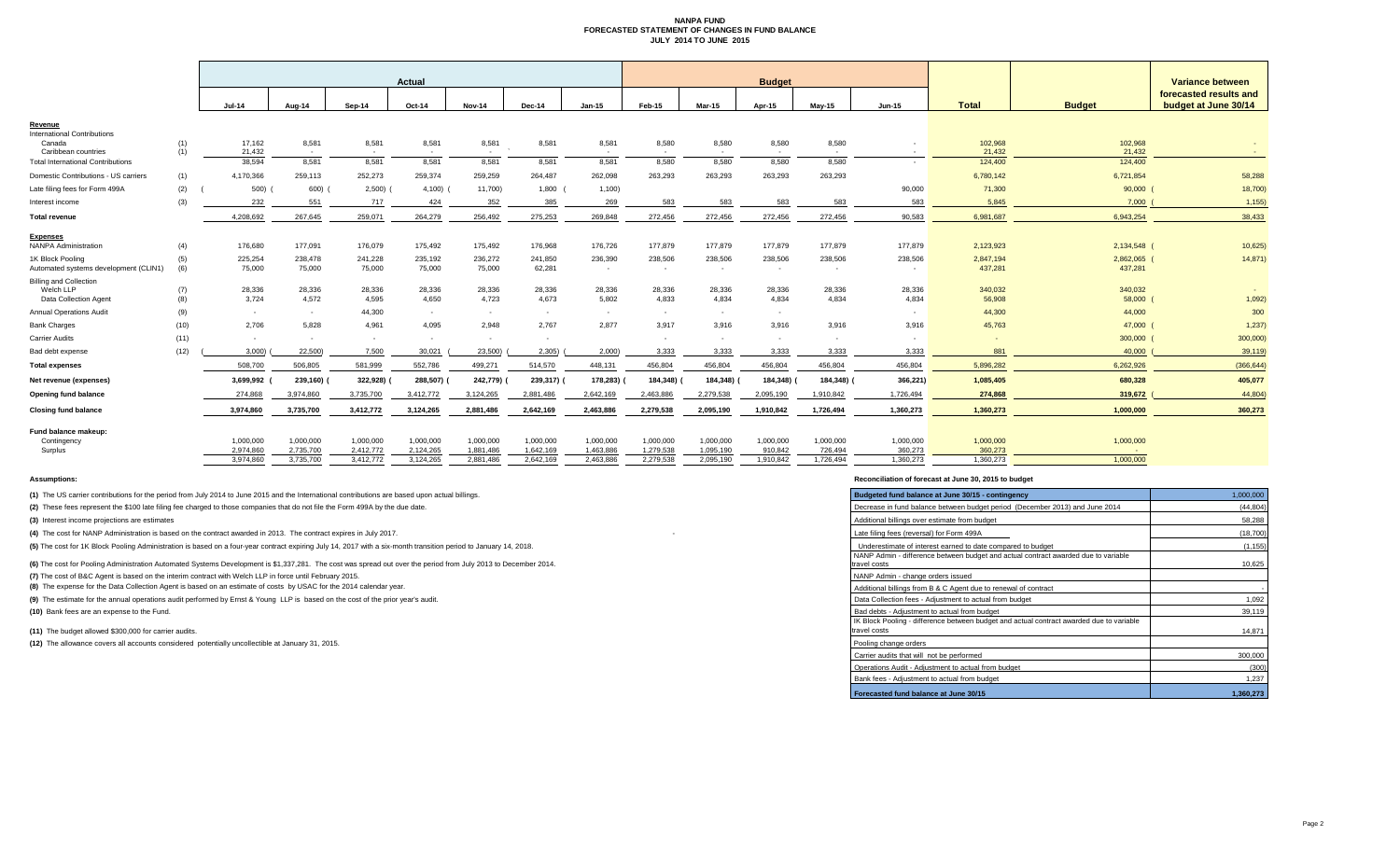#### **CURRENT AND FORECASTED LIABILITIES**

|                                                              |               |         |                 |                          | Current  |         |               |               |         |         |
|--------------------------------------------------------------|---------------|---------|-----------------|--------------------------|----------|---------|---------------|---------------|---------|---------|
|                                                              |               |         |                 |                          | $Jan-15$ | Feb-15  | <b>Mar-15</b> | <b>Apr-15</b> | May-15  | Jun-15  |
| <b>NEUSTAR - NANPA Administration contract</b>               |               |         |                 |                          | 176,726  | 177,879 | 177,879       | 177,879       | 177,879 | 177,879 |
| - Payment authorized by the FCC in January                   |               |         |                 |                          |          |         |               |               |         |         |
|                                                              | December 2014 | 176,968 |                 |                          |          |         |               |               |         |         |
| - Authorization by the FCC has not been received for payment |               |         |                 |                          |          |         |               |               |         |         |
| January 2015                                                 |               |         | \$<br>176,726   |                          |          |         |               |               |         |         |
| <b>NEUSTAR - Block Pooling</b>                               |               |         |                 |                          | 236,390  | 238,506 | 238,506       | 238,506       | 238,506 | 238,506 |
| - Payment authorized by the FCC in January                   |               |         |                 |                          |          |         |               |               |         |         |
|                                                              | December 2014 | 304,131 |                 |                          |          |         |               |               |         |         |
| - Authorization by the FCC has not been received for payment |               |         |                 |                          |          |         |               |               |         |         |
| January 2015                                                 |               |         | \$<br>236,390   |                          |          |         |               |               |         |         |
|                                                              |               |         |                 |                          |          |         |               |               |         |         |
| Welch LLP - Billing & Collection Agent                       |               |         |                 |                          | 28,336   | 28,336  | 28,336        | 28,336        | 28,336  | 28,336  |
| - Payment authorized by the FCC in January                   |               |         |                 |                          |          |         |               |               |         |         |
|                                                              | November 2014 | 28,336  |                 |                          |          |         |               |               |         |         |
|                                                              | December 2014 | 28,336  |                 |                          |          |         |               |               |         |         |
| - Authorization by the FCC has not been received for payment |               |         |                 |                          |          |         |               |               |         |         |
| January 2015                                                 |               |         | 28,336          |                          |          |         |               |               |         |         |
| <b>USAC - Data Collection Agent</b>                          |               |         |                 |                          | 15,308   | 4,833   | 4,834         | 4,834         | 4,834   | 4,834   |
| - Authorization by the FCC has not been received for payment |               |         |                 |                          |          |         |               |               |         |         |
|                                                              | November 2014 |         | 4,673           |                          |          |         |               |               |         |         |
|                                                              | December 2014 |         | 5,802           |                          |          |         |               |               |         |         |
| January 2015                                                 |               |         | 4,833<br>15,308 |                          |          |         |               |               |         |         |
|                                                              |               |         |                 |                          |          |         |               |               |         |         |
| <b>Carrier audits</b>                                        |               |         |                 |                          |          |         |               |               |         |         |
| Ernst & Young LLP- Annual operations audit                   |               |         |                 |                          | 44,300   |         |               |               |         |         |
| - Authorization by the FCC has not been received for payment |               |         |                 |                          |          |         |               |               |         |         |
| Audit fee for the 2013/2014 fiscal audit                     |               |         | \$<br>44,300    |                          |          |         |               |               |         |         |
| <b>Bank Fees</b>                                             |               |         |                 |                          |          | 3,917   | 3,916         | 3,916         | 3,916   | 3,916   |
|                                                              |               |         |                 |                          |          |         |               |               |         |         |
| Total                                                        |               |         |                 |                          |          |         |               |               |         |         |
|                                                              |               |         |                 | $\overline{\phantom{a}}$ | 501,060  | 453,471 | 453,471       | 453,471       | 453,471 | 453,471 |